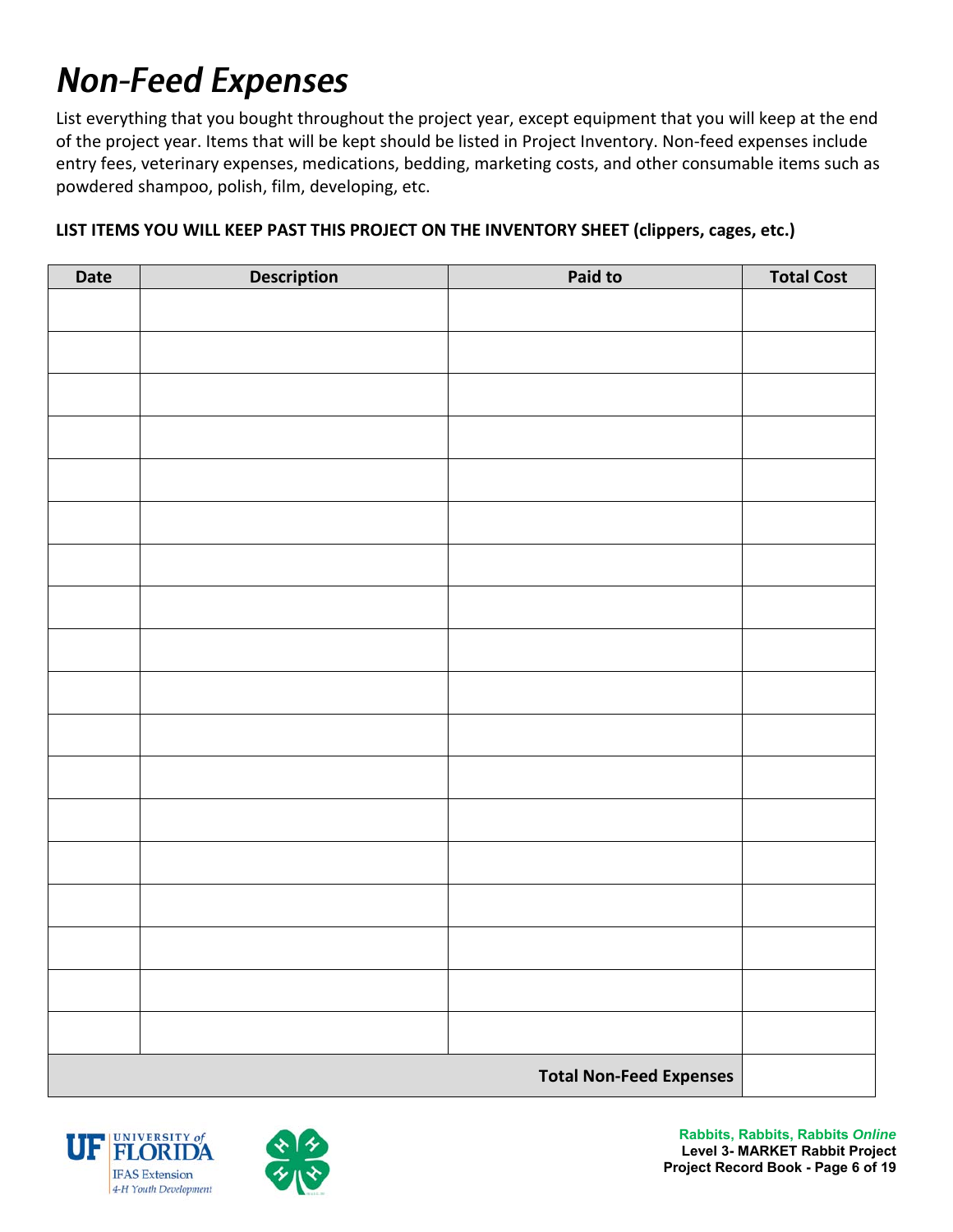# **Feeding Program**

Each market rabbit option will deal with rabbits in various situations, depending on their developmental stage or reproductive condition. Use this section to help you formulate a feeding program for your rabbitry that includes all of the possible feeding scenarios. List the scenario, amount of feed, and method of feeding for each.

| <b>Situation Description</b> | <b>Method of Feeding</b> | <b>Amount of Feed</b> |
|------------------------------|--------------------------|-----------------------|
|                              |                          |                       |
|                              |                          |                       |
|                              |                          |                       |
|                              |                          |                       |
|                              |                          |                       |
|                              |                          |                       |
|                              |                          |                       |
|                              |                          |                       |
|                              |                          |                       |
|                              |                          |                       |

|              |                        |                 |                       | <b>Nutritional Value of Feed</b> |       |         |
|--------------|------------------------|-----------------|-----------------------|----------------------------------|-------|---------|
| Name of feed | <b>Type of</b><br>feed | Cost of<br>feed | Amount<br>fed per day | <b>Protein %</b>                 | Fat % | Fiber % |
|              |                        |                 |                       |                                  |       |         |
|              |                        |                 |                       |                                  |       |         |
|              |                        |                 |                       |                                  |       |         |
|              |                        |                 |                       |                                  |       |         |
|              |                        |                 |                       |                                  |       |         |





**Rabbits, Rabbits, Rabbits** *Online* **Level 3- MARKET Rabbit Project Project Record Book - Page 7 of 19**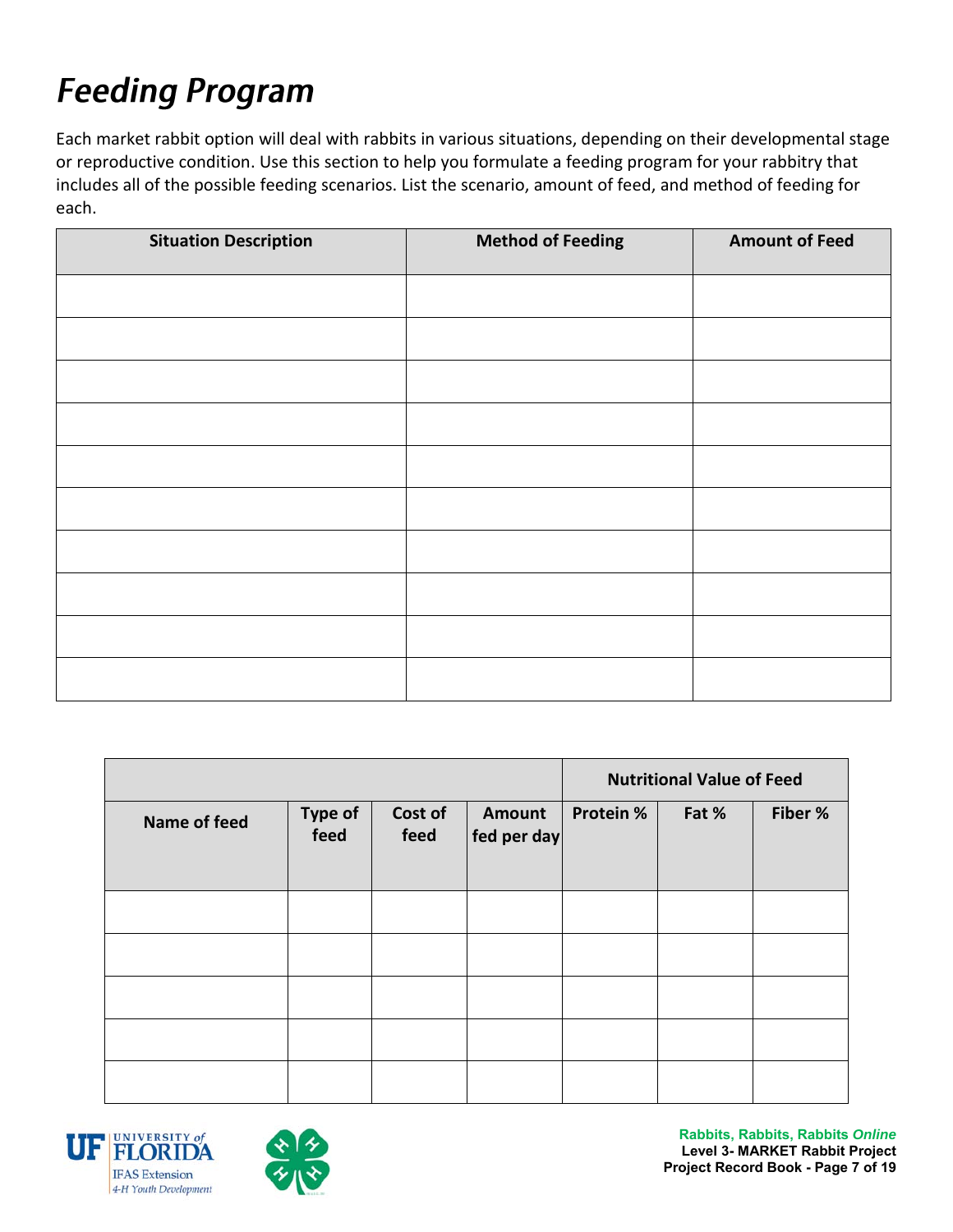# **Feed Expenses**

List each feed purchase you made this year.

| Date                           | <b>Description</b> | Paid to | <b>Pounds</b> | <b>Total Cost</b> |
|--------------------------------|--------------------|---------|---------------|-------------------|
|                                |                    |         |               |                   |
|                                |                    |         |               |                   |
|                                |                    |         |               |                   |
|                                |                    |         |               |                   |
|                                |                    |         |               |                   |
|                                |                    |         |               |                   |
|                                |                    |         |               |                   |
|                                |                    |         |               |                   |
|                                |                    |         |               |                   |
|                                |                    |         |               |                   |
|                                |                    |         |               |                   |
|                                |                    |         |               |                   |
|                                |                    |         |               |                   |
|                                |                    |         |               |                   |
|                                |                    |         |               |                   |
|                                |                    |         |               |                   |
|                                |                    |         |               |                   |
|                                |                    |         |               |                   |
|                                |                    |         |               |                   |
|                                |                    |         |               |                   |
|                                |                    |         |               |                   |
| Page Total (Pounds Fed)        |                    |         |               |                   |
| <b>Page Total (Feed Costs)</b> |                    |         |               |                   |



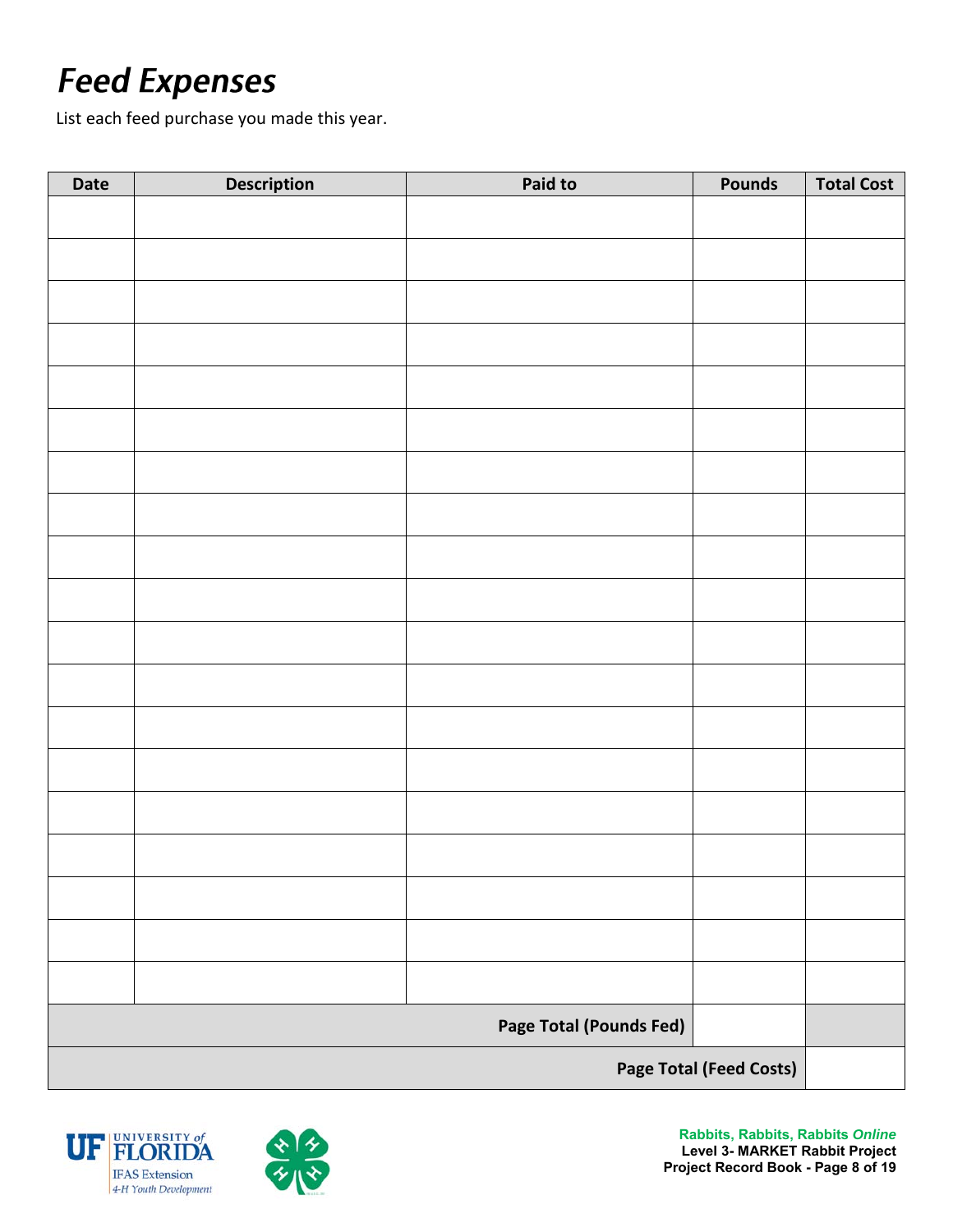## **Feed Expenses**

List each feed purchase you made this year.

| Date                           | <b>Description</b> | Paid to | <b>Pounds</b> | <b>Total Cost</b> |
|--------------------------------|--------------------|---------|---------------|-------------------|
|                                |                    |         |               |                   |
|                                |                    |         |               |                   |
|                                |                    |         |               |                   |
|                                |                    |         |               |                   |
|                                |                    |         |               |                   |
|                                |                    |         |               |                   |
|                                |                    |         |               |                   |
|                                |                    |         |               |                   |
|                                |                    |         |               |                   |
|                                |                    |         |               |                   |
|                                |                    |         |               |                   |
|                                |                    |         |               |                   |
|                                |                    |         |               |                   |
| Page Total (Pounds Fed)        |                    |         |               |                   |
| <b>Page Total (Feed Costs)</b> |                    |         |               |                   |

| <b>Feed Expenses Totals</b>          |  |  |  |
|--------------------------------------|--|--|--|
| Total Pounds of Feed (previous page) |  |  |  |
| Total Pounds of Feed (this page)     |  |  |  |
| <b>Total Pounds of Feed</b>          |  |  |  |
| Total Feed Cot (previous page)       |  |  |  |
| Total Feed Cost (this page)          |  |  |  |
| <b>Total Feed Cost</b>               |  |  |  |





**Rabbits, Rabbits, Rabbits** *Online* **Level 3- MARKET Rabbit Project Project Record Book - Page 9 of 19**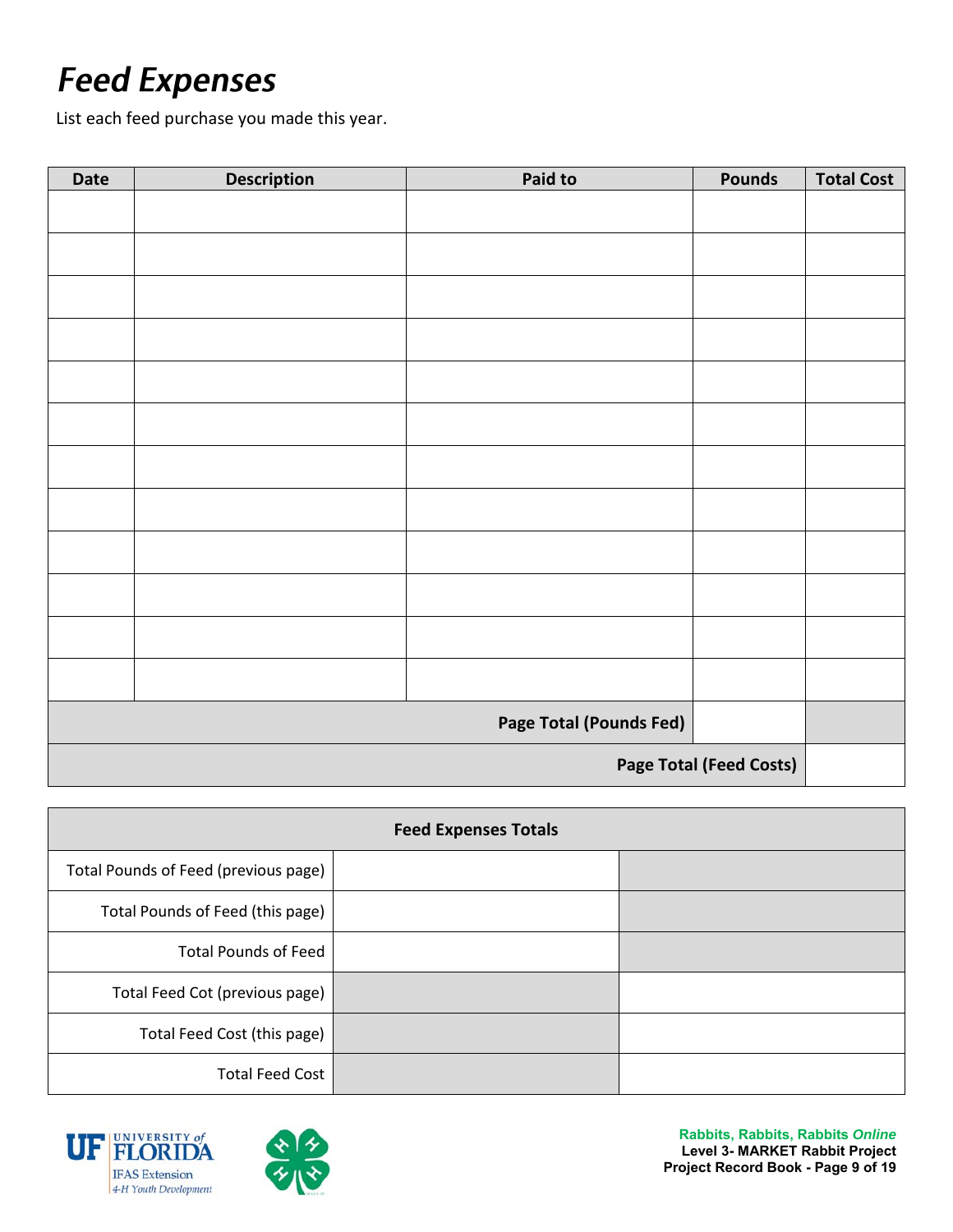# **Permits and Licenses:**

This section requires you to list any permits or licenses that you need to have for your market project. You will include the cost of the permit/license, expiration date, inspector name (if it applies), and cost of renewal. If your particular project does not require any permits or licenses, leave this page blank.

| <b>Permit/License</b> | Inspector | Expiration<br>Date               | <b>Renewal Cost</b> |
|-----------------------|-----------|----------------------------------|---------------------|
|                       |           |                                  |                     |
|                       |           |                                  |                     |
|                       |           |                                  |                     |
|                       |           |                                  |                     |
|                       |           |                                  |                     |
|                       |           |                                  |                     |
|                       |           |                                  |                     |
|                       |           |                                  |                     |
|                       |           |                                  |                     |
|                       |           |                                  |                     |
|                       |           |                                  |                     |
|                       |           |                                  |                     |
|                       |           |                                  |                     |
|                       |           |                                  |                     |
|                       |           |                                  |                     |
|                       |           |                                  |                     |
|                       |           |                                  |                     |
|                       |           |                                  |                     |
|                       |           | <b>Total Regulatory Expenses</b> |                     |



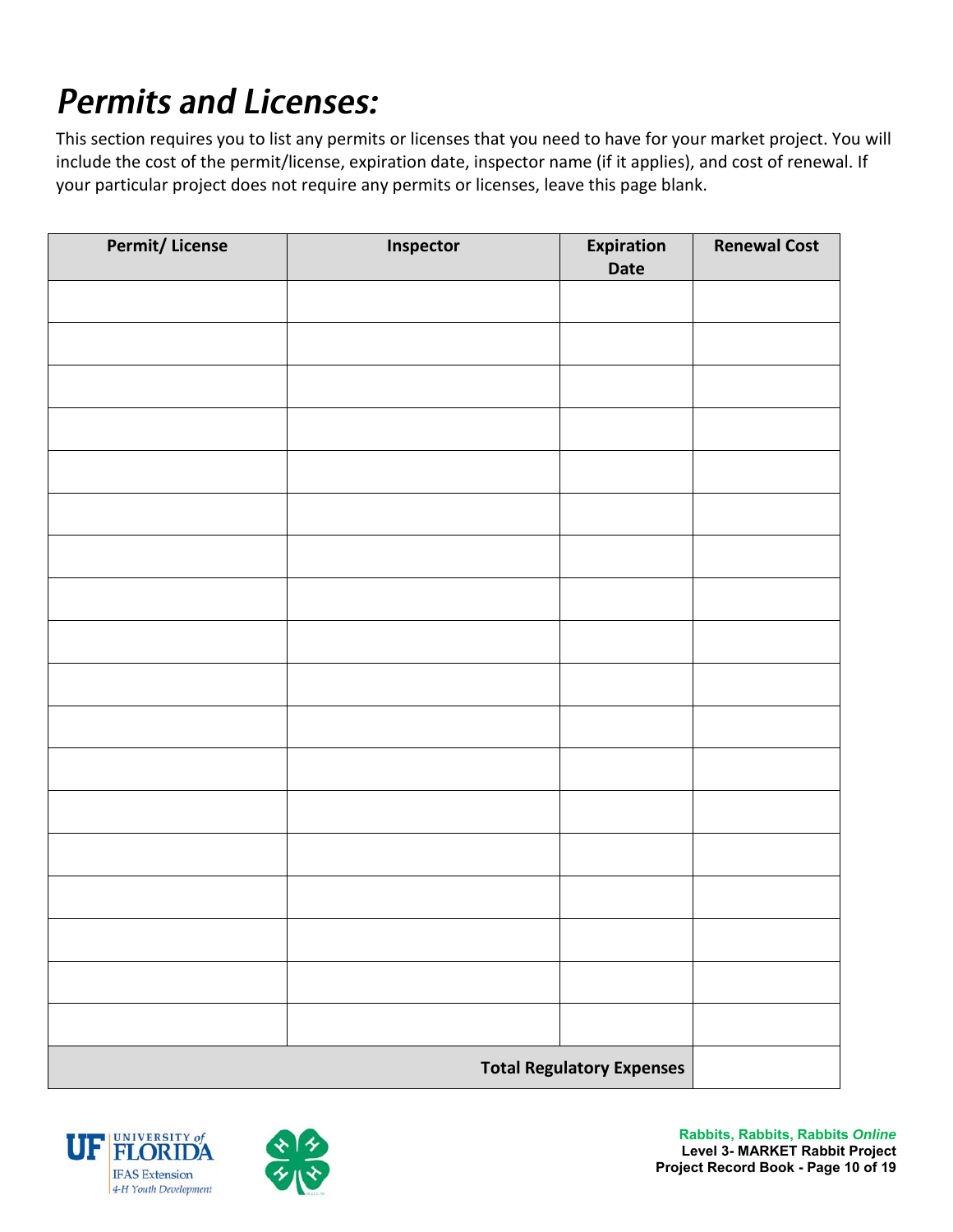# **Additional Expenses**

There are always additional costs associated with a business operation. Use this section to write down any additional costs that you may have, such as waste management, repairs, maintenance, utility costs, etc. Permit and licensing fees will be listed in the *Permits and Licenses* page instead.

| <b>Description of Cost</b> | <b>Frequency</b>                 | Cost |
|----------------------------|----------------------------------|------|
|                            |                                  |      |
|                            |                                  |      |
|                            |                                  |      |
|                            |                                  |      |
|                            |                                  |      |
|                            |                                  |      |
|                            |                                  |      |
|                            |                                  |      |
|                            |                                  |      |
|                            |                                  |      |
|                            |                                  |      |
|                            |                                  |      |
|                            |                                  |      |
|                            |                                  |      |
|                            |                                  |      |
|                            |                                  |      |
|                            |                                  |      |
|                            |                                  |      |
|                            |                                  |      |
|                            |                                  |      |
|                            | <b>Total Additional Expenses</b> |      |



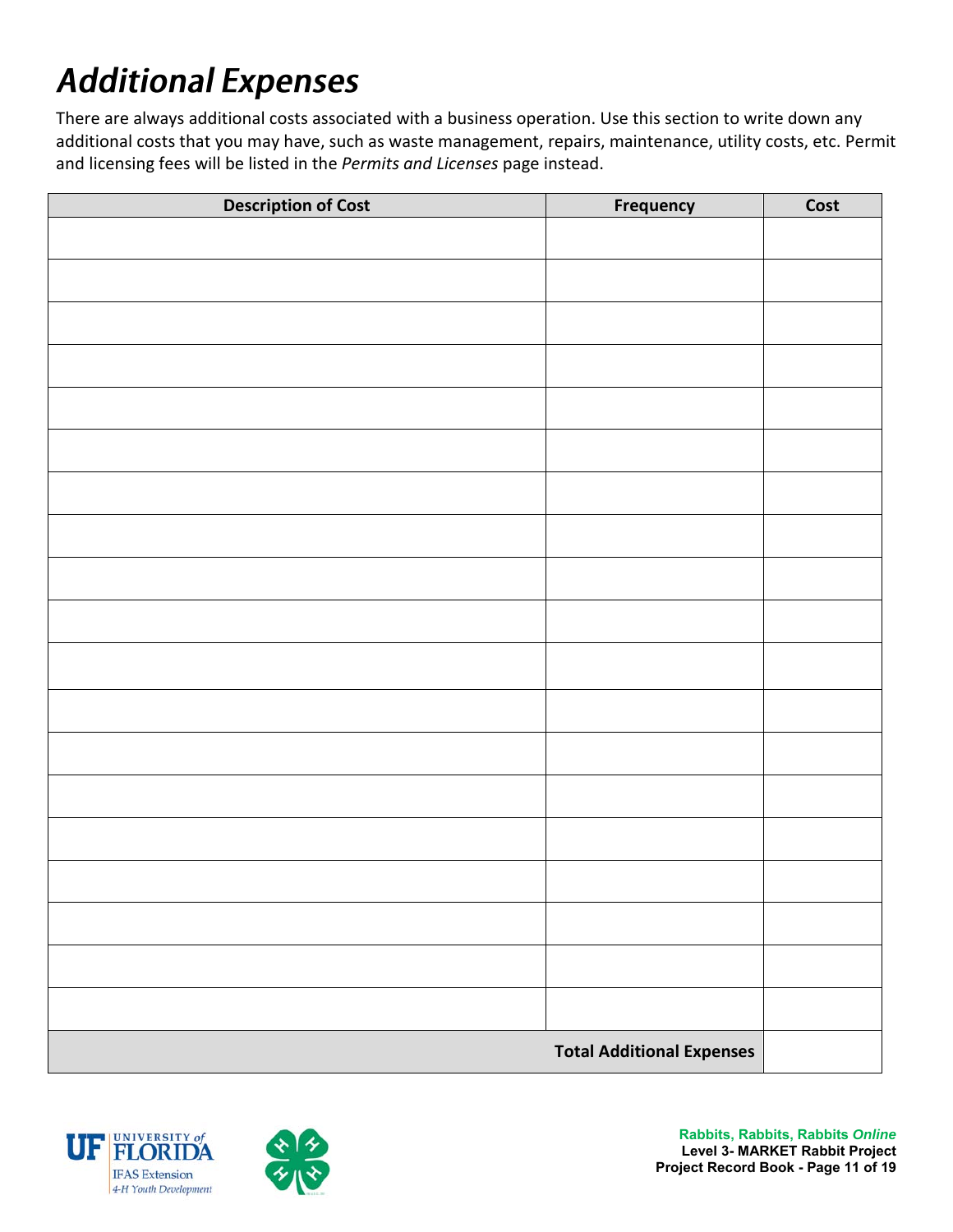# **Sponsor Income**

You should record here the amount of money you have received to help you fund your project, prior to the end of your project. This could be money from parents/guardians, family, or friends to aid in your project. If no money is collected, enter zero.

| <b>Date</b> | <b>Sponsor's Name</b>                      | <b>Total</b> |
|-------------|--------------------------------------------|--------------|
|             |                                            |              |
|             |                                            |              |
|             |                                            |              |
|             |                                            |              |
|             |                                            |              |
|             |                                            |              |
|             | Total Sponsor Income (if none, enter zero) |              |

#### **Earned Income**

Other project income should be recorded here, such as earnings used to fund the project. These could be earnings from chores or other personal income that you have earned.

| <b>Date</b> | <b>Description</b>                        | <b>Total</b> |
|-------------|-------------------------------------------|--------------|
|             |                                           |              |
|             |                                           |              |
|             |                                           |              |
|             |                                           |              |
|             |                                           |              |
|             |                                           |              |
|             |                                           |              |
|             |                                           |              |
|             | Total Earned Income (if none, enter zero) |              |



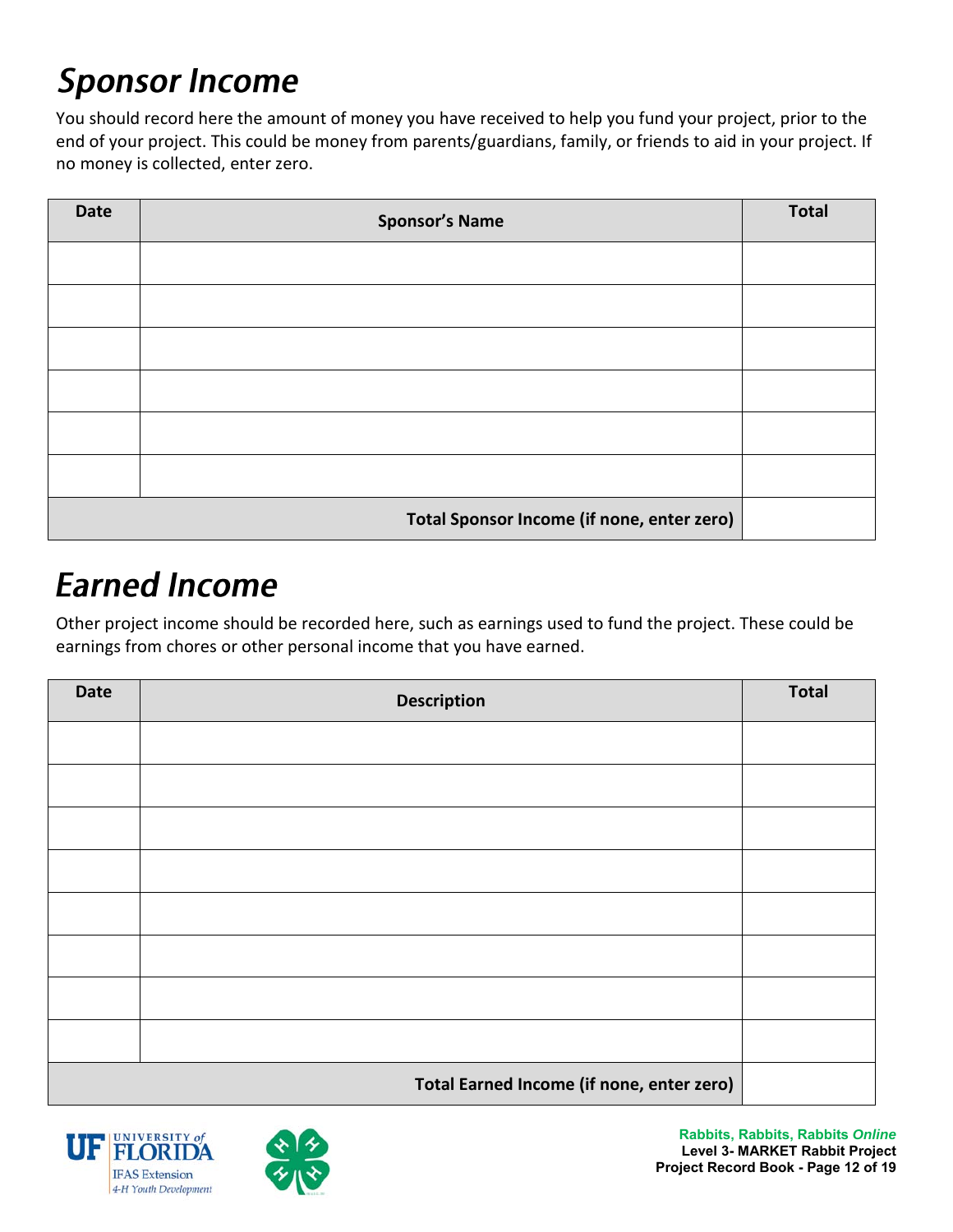# **Production Income**

In this section, you will write down each of the rabbit products that you sold. This includes by-products and primary products.

| Date                           | Product | <b>Product Sold To</b> | <b>Total</b> |
|--------------------------------|---------|------------------------|--------------|
|                                |         |                        |              |
|                                |         |                        |              |
|                                |         |                        |              |
|                                |         |                        |              |
|                                |         |                        |              |
|                                |         |                        |              |
|                                |         |                        |              |
|                                |         |                        |              |
|                                |         |                        |              |
|                                |         |                        |              |
|                                |         |                        |              |
|                                |         |                        |              |
|                                |         |                        |              |
|                                |         |                        |              |
|                                |         |                        |              |
|                                |         |                        |              |
|                                |         |                        |              |
|                                |         |                        |              |
|                                |         |                        |              |
|                                |         |                        |              |
|                                |         |                        |              |
|                                |         |                        |              |
|                                |         |                        |              |
| <b>Total Production Income</b> |         |                        |              |



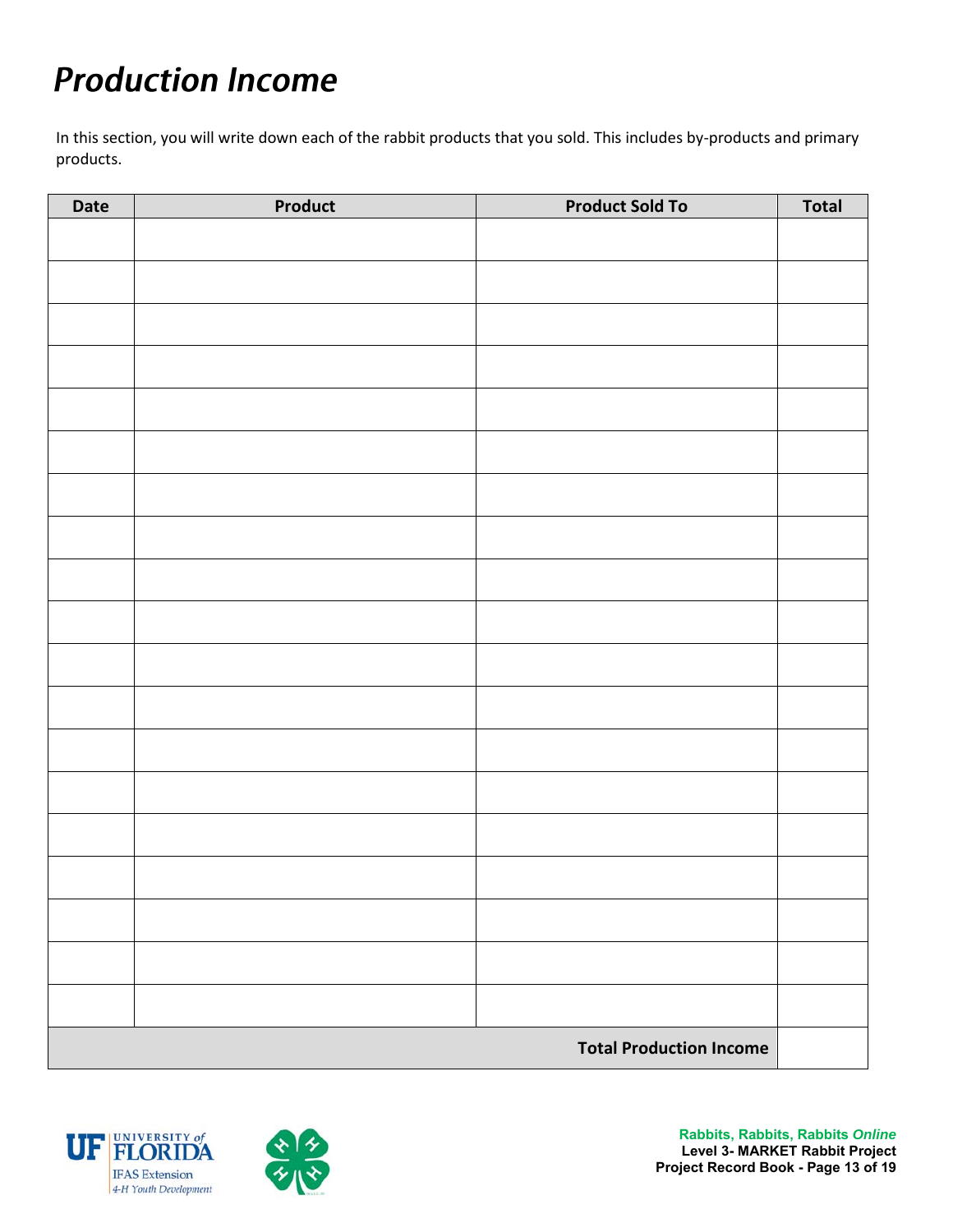### **Health Records**

In this section, include records of any health-related activity (de-worming, vaccines, or use of a veterinarian's services for any other reasons). Be sure to include what medicine was used, how much was used, and what it was used for. Fill in the costs of service as well as any medication purchased under your NON-FEED EXPENSES. Include any copies of health records after this page.

| <b>Veterinarian Information</b> |  |  |  |
|---------------------------------|--|--|--|
| <b>Name</b>                     |  |  |  |
| <b>Phone number</b>             |  |  |  |
| <b>Address</b>                  |  |  |  |
| <b>Office hours</b>             |  |  |  |
| <b>Emergency contact</b>        |  |  |  |

| <b>Date</b> | <b>Description of Activity</b> | <b>Product Used</b> | <b>Dosage</b> | <b>Withdrawal Time</b> |
|-------------|--------------------------------|---------------------|---------------|------------------------|
|             |                                |                     |               |                        |
|             |                                |                     |               |                        |
|             |                                |                     |               |                        |
|             |                                |                     |               |                        |
|             |                                |                     |               |                        |
|             |                                |                     |               |                        |
|             |                                |                     |               |                        |
|             |                                |                     |               |                        |
|             |                                |                     |               |                        |
|             |                                |                     |               |                        |
|             |                                |                     |               |                        |
|             |                                |                     |               |                        |
|             |                                |                     |               |                        |
|             |                                |                     |               |                        |





**Rabbits, Rabbits, Rabbits** *Online* **Level 3- MARKET Rabbit Project Project Record Book - Page 14 of 19**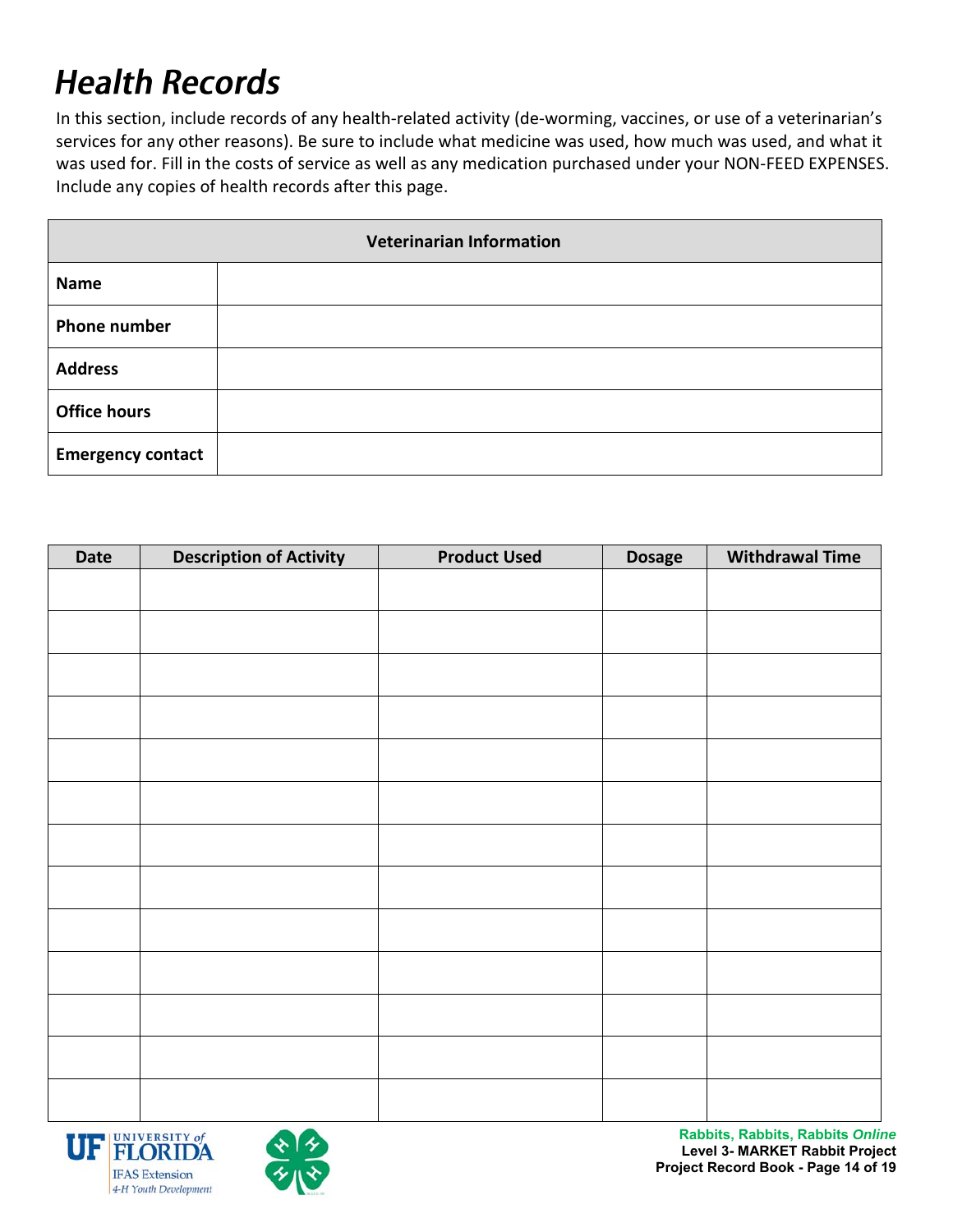# **Grooming Records**

In this section, you will write down when each rabbit was groomed; include a description of the specific activity that was done, on which day it was completed, how often it should be done, and any product that was used.

| <b>Date</b> | <b>Description</b> | <b>Product Used</b> | <b>Frequency</b> |
|-------------|--------------------|---------------------|------------------|
|             |                    |                     |                  |
|             |                    |                     |                  |
|             |                    |                     |                  |
|             |                    |                     |                  |
|             |                    |                     |                  |
|             |                    |                     |                  |
|             |                    |                     |                  |
|             |                    |                     |                  |
|             |                    |                     |                  |
|             |                    |                     |                  |
|             |                    |                     |                  |
|             |                    |                     |                  |
|             |                    |                     |                  |
|             |                    |                     |                  |
|             |                    |                     |                  |
|             |                    |                     |                  |
|             |                    |                     |                  |
|             |                    |                     |                  |
|             |                    |                     |                  |
|             |                    |                     |                  |
|             |                    |                     |                  |
|             |                    |                     |                  |
|             |                    |                     |                  |
|             |                    |                     |                  |
|             |                    |                     |                  |



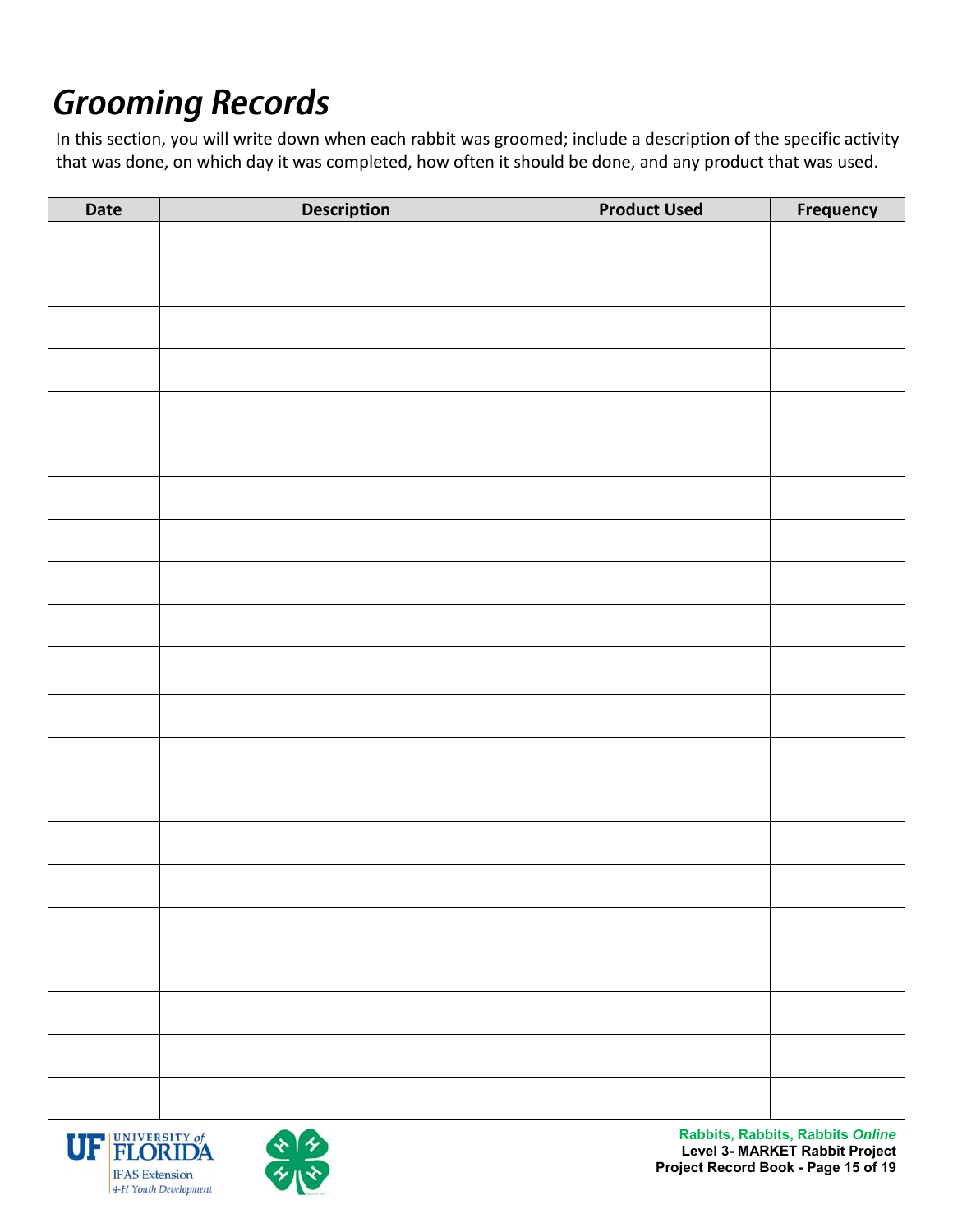# **Doe Breeding Records**

When breeding your rabbits, it is ESENTIAL to keep accurate breeding records. Use this section to help you keep track of the does and bucks that you have mated, as well as their total breeding and production history. Make sure you keep records on each of your breeding does and bucks. These records will guarantee your rabbit's quality, help you choose future breeding stock, and let you know when to cull rabbits.

| <b>Doe Breeding Sheet</b> |             |                    |      |                            |      |                       |              |             |       |                |
|---------------------------|-------------|--------------------|------|----------------------------|------|-----------------------|--------------|-------------|-------|----------------|
|                           | Doe ID:     |                    |      | Born:                      |      | Sire ID:              |              |             |       | Dam ID:        |
|                           |             |                    |      |                            |      |                       |              |             |       |                |
|                           | <b>Date</b> |                    |      | <b>Number of Kits Born</b> |      | <b>Weaned Rabbits</b> |              |             |       |                |
| <b>Bred</b>               | Palpated    | <b>Nest</b><br>box | Born | Added                      | Died | Date                  | <b>Bucks</b> | <b>Does</b> | Total | <b>Remarks</b> |
|                           |             |                    |      |                            |      |                       |              |             |       |                |
|                           |             |                    |      |                            |      |                       |              |             |       |                |
|                           |             |                    |      |                            |      |                       |              |             |       |                |
|                           |             |                    |      |                            |      |                       |              |             |       |                |
|                           |             |                    |      |                            |      |                       |              |             |       |                |
|                           |             |                    |      |                            |      |                       |              |             |       |                |
|                           |             |                    |      |                            |      |                       |              |             |       |                |
|                           |             |                    |      |                            |      |                       |              |             |       |                |
|                           |             |                    |      |                            |      |                       |              |             |       |                |
|                           |             |                    |      |                            |      |                       |              |             |       |                |
|                           |             |                    |      |                            |      |                       |              |             |       |                |
|                           |             |                    |      |                            |      |                       |              |             |       |                |
|                           |             |                    |      |                            |      |                       |              |             |       |                |
|                           |             |                    |      |                            |      |                       |              |             |       |                |
|                           |             |                    |      |                            |      |                       |              |             |       |                |
|                           |             |                    |      |                            |      |                       |              |             |       |                |



**Rabbits, Rabbits, Rabbits** *Online* **Level 3- MARKET Rabbit Project Project Record Book - Page 16 of 19**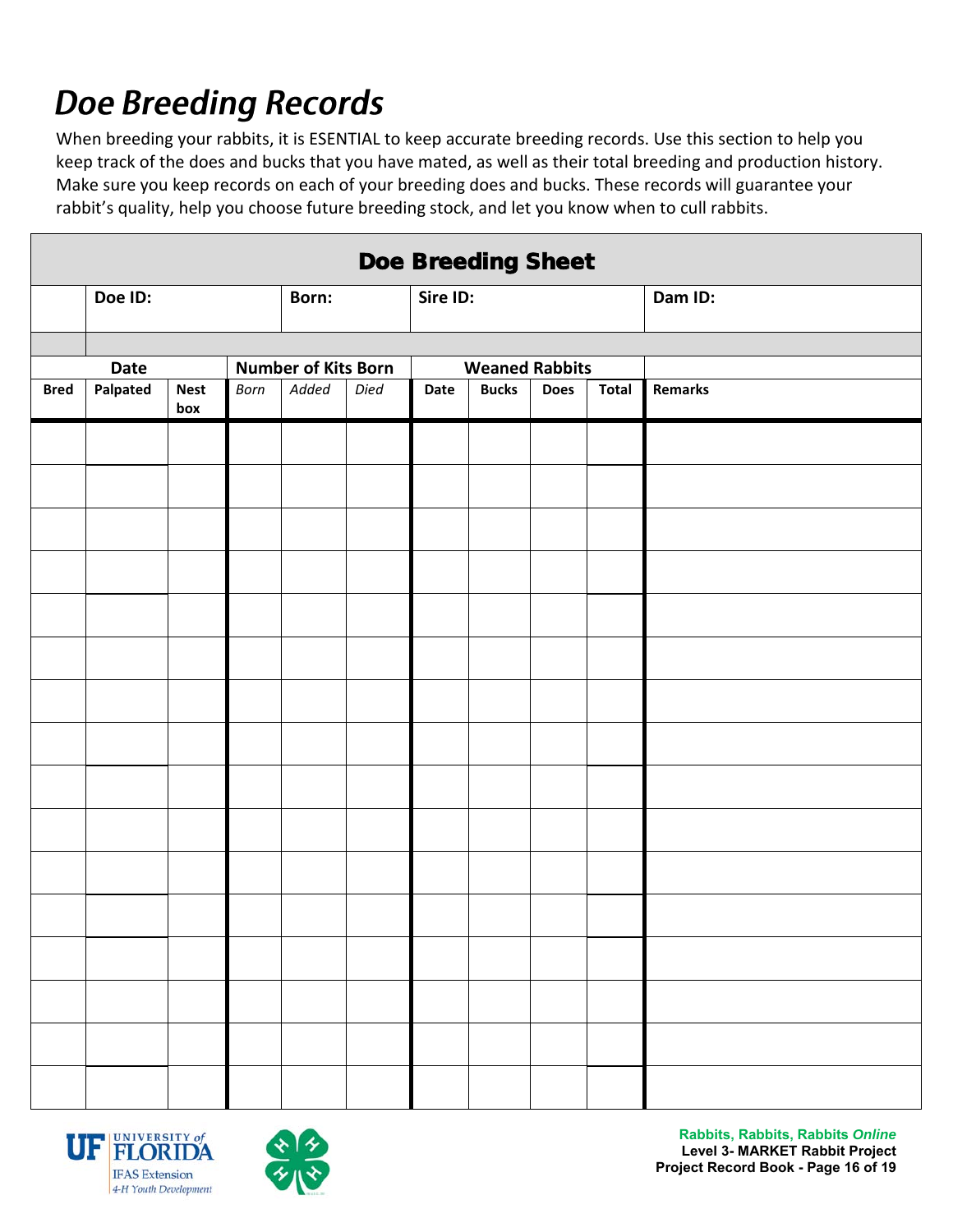# **Buck Breeding Records**

When breeding your rabbits, it is ESENTIAL to keep accurate breeding records. Use this section to help you keep track of the does and bucks that you have mated, as well as their total breeding and production history. Make sure you keep records on each of your breeding does and bucks. These records will guarantee your rabbit's quality, help you choose future breeding stock, and let you know when to cull rabbits.

| <b>Buck Breeding Sheet</b> |                        |      |                            |                       |             |              |                |  |
|----------------------------|------------------------|------|----------------------------|-----------------------|-------------|--------------|----------------|--|
| <b>Buck ID:</b>            |                        |      | Born:                      | Sire ID:              |             |              | Dam ID:        |  |
|                            |                        |      |                            |                       |             |              |                |  |
|                            | <b>Service History</b> |      | <b>Number of Kits Born</b> | <b>Weaned Rabbits</b> |             |              |                |  |
| <b>Date Bred</b>           | Doe ID                 | Born | Died                       | <b>Bucks</b>          | <b>Does</b> | <b>Total</b> | <b>Remarks</b> |  |
|                            |                        |      |                            |                       |             |              |                |  |
|                            |                        |      |                            |                       |             |              |                |  |
|                            |                        |      |                            |                       |             |              |                |  |
|                            |                        |      |                            |                       |             |              |                |  |
|                            |                        |      |                            |                       |             |              |                |  |
|                            |                        |      |                            |                       |             |              |                |  |
|                            |                        |      |                            |                       |             |              |                |  |
|                            |                        |      |                            |                       |             |              |                |  |
|                            |                        |      |                            |                       |             |              |                |  |
|                            |                        |      |                            |                       |             |              |                |  |
|                            |                        |      |                            |                       |             |              |                |  |
|                            |                        |      |                            |                       |             |              |                |  |
|                            |                        |      |                            |                       |             |              |                |  |
|                            |                        |      |                            |                       |             |              |                |  |
|                            |                        |      |                            |                       |             |              |                |  |
|                            |                        |      |                            |                       |             |              |                |  |
|                            |                        |      |                            |                       |             |              |                |  |



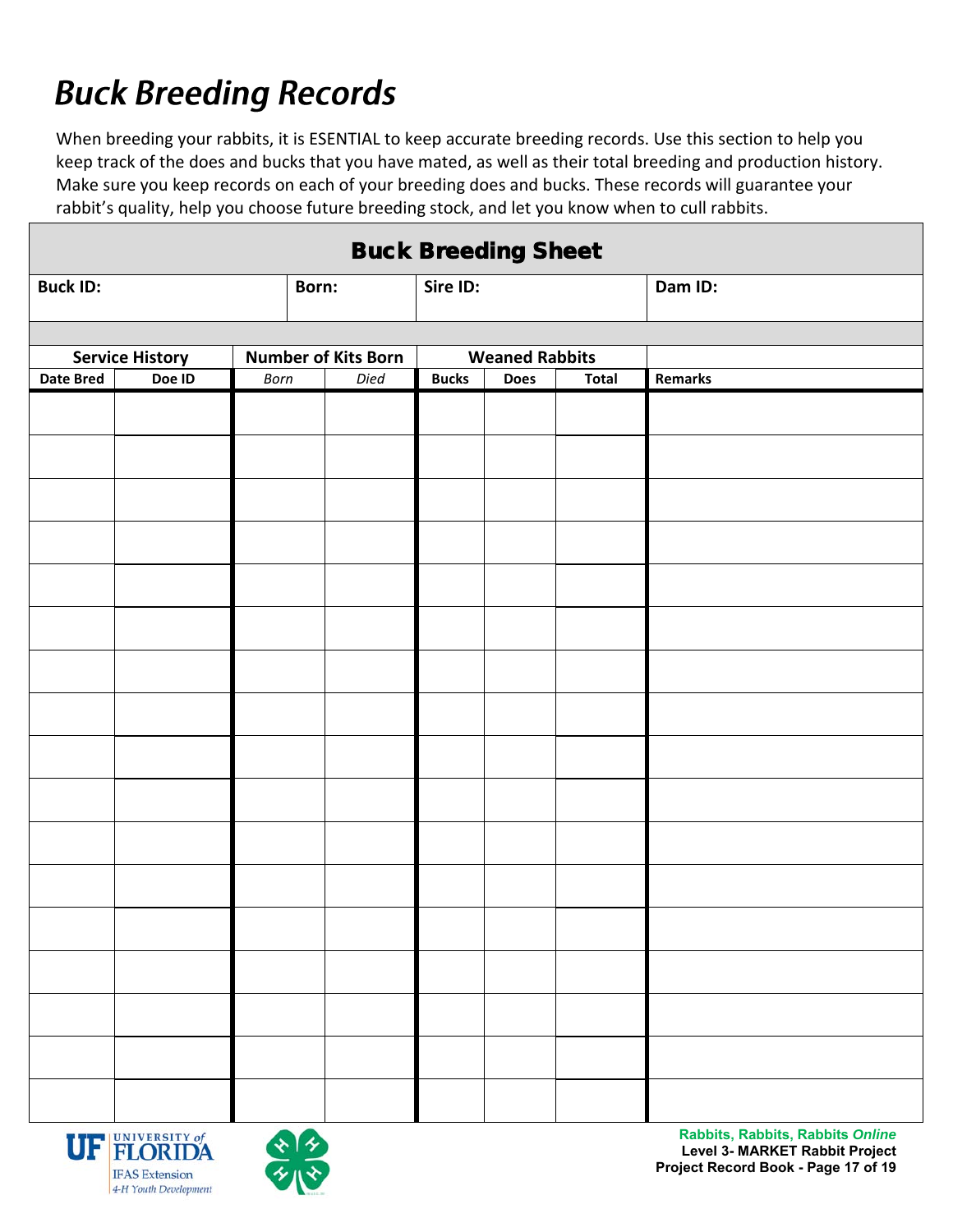### **Project Summary**

The records in this book cover my 4-H project, which consists of \_\_\_\_\_\_\_\_\_\_\_\_\_\_\_\_ rabbits. (number)

|                                               | <b>Income</b>                               |    |   |
|-----------------------------------------------|---------------------------------------------|----|---|
| Sponsor Income (page 12)                      | \$<br>1                                     |    |   |
| Earned Income (page 12)                       | \$<br>2                                     |    |   |
| Production Income (page 13)                   | \$<br>$\overline{3}$                        |    |   |
| <b>Total Preliminary Income</b> $(1 + 2+3)$   |                                             | \$ | 4 |
|                                               | <b>Expenses</b>                             |    |   |
| Total Depreciation of Inventory (page 4)      | \$<br>4                                     |    |   |
| Total Non-Feed Expenses (page 6)              | \$<br>5                                     |    |   |
| Total Feed Expenses(page 9)                   | \$<br>6                                     |    |   |
| Total Regulatory Expenses (page 10)           | \$<br>7                                     |    |   |
| Total Additional Expenses (page 11)           | \$<br>8                                     |    |   |
| <b>Total Expenses</b> $(4 + 5 + 6 + 7 + 8)$   | \$                                          | 9  |   |
| <b>Preliminary Profit/Loss (4-10)</b>         | \$                                          | 10 |   |
|                                               | <b>Change in Rabbit Inventory--page 5</b>   |    |   |
| Value at End (page 5)                         | \$<br>10                                    |    |   |
| Value at Beginning (page 5)                   | \$<br>11                                    |    |   |
| <b>Net Change in Rabbit Inventory (10-11)</b> | \$                                          | 12 |   |
|                                               | <b>Summary</b>                              |    |   |
| Preliminary Profit/Loss (#8)                  | \$<br>13                                    |    |   |
| Value of Rabbit Assets (#11)                  | 14                                          |    |   |
| Value of Project Assets (page 4)              | 15                                          |    |   |
|                                               | \$<br><b>Final Profit/Loss</b> $(13+14+15)$ | 16 |   |